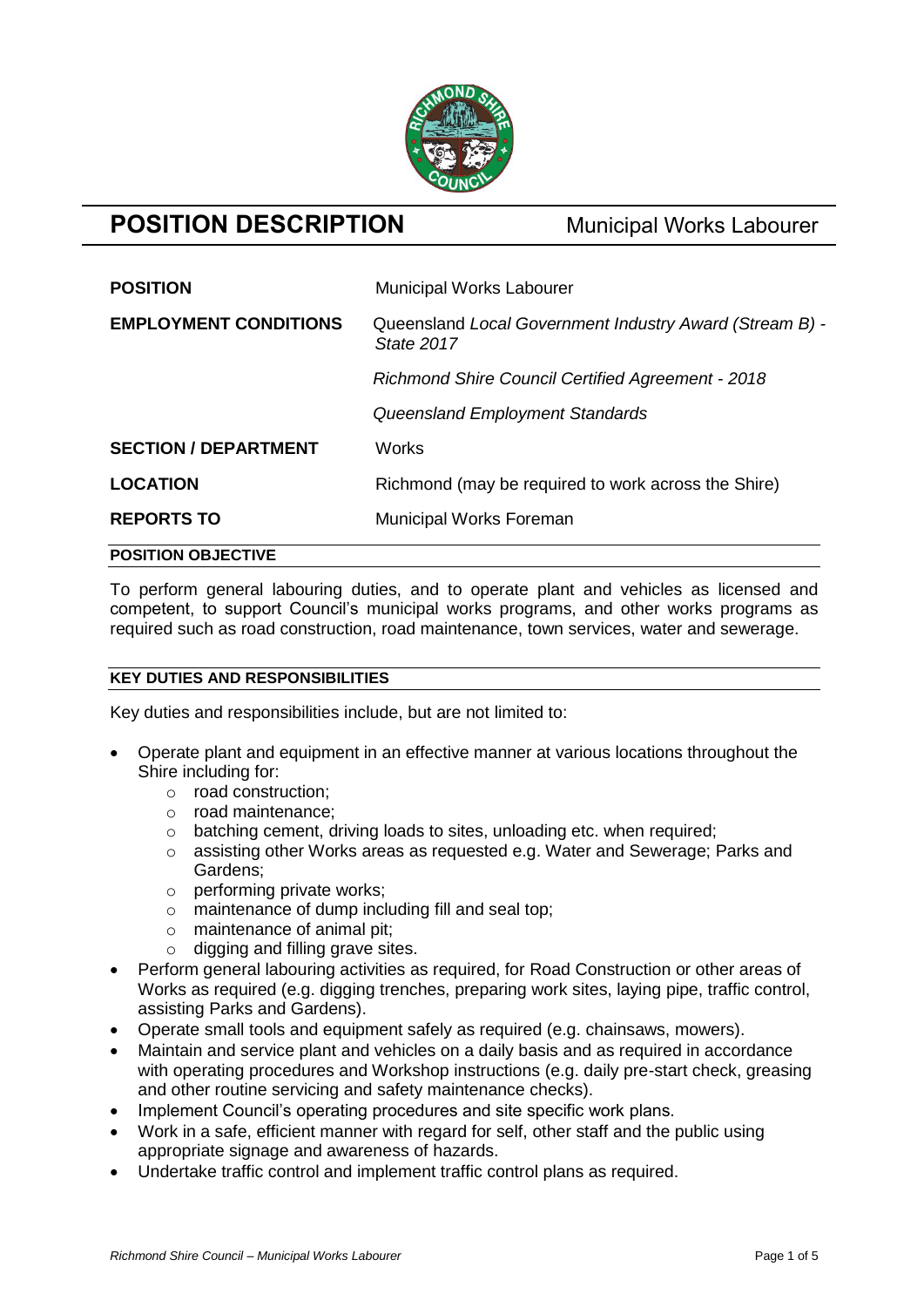- Liaise with workplace representatives and employees to continuously improve work practices and work effectively as a team.
- Assist with the coordination of Works crews out of town as required.
- Report to the Municipal Works Foreman on a regular basis regarding works progress and programming of works.
- Maintain accurate and complete records of plant and vehicle movement, repairs, maintenance, new works and component hours.
- Record daily work times and appropriate job numbers on a time sheet and other records as necessary for accounting and record purposes.

## **WORKPLACE HEALTH AND SAFETY RESPONSIBILITIES**

All workers have a duty to familiarise themselves with and comply with statutory and Richmond Shire Council Workplace Health and Safety (WHS) requirements, including the WHS Management System, and WHS policies, procedures and work instructions.

In fulfilling this duty, workers are to:

- Take reasonable care for their own health and safety
- Take reasonable care that their acts or omissions do not adversely affect the health and safety of other persons
- Cooperate with all reasonable instructions, policies and procedures of Council, and follow safe work practices
- Identify hazards, conduct risk assessments, and take corrective actions to eliminate hazards where possible in the workplace, and/or report hazards and risks promptly to their Supervisor
- Establish and maintain a high standard of housekeeping and cleanliness within individual work areas and on Council property generally
- Report promptly to their Supervisor and assist with the investigation of all incidents within the workplace, including minor injuries, near-miss incidents and property damage.
- Report any incidents of bullying and/or harassment in the workplace promptly to their Supervisor or higher management
- Attend Toolbox talks, daily pre-start meetings and workplace health and safety training as required
- **Correctly use and maintain tools, equipment and vehicles/plant**
- Report any worn out or defective tools or equipment or problems regarding tools and equipment promptly to their Supervisor
- Correctly use and maintain all personal protective clothing and equipment supplied by Council
- Report any worn out or defective equipment or problems regarding Personal Protective Equipment promptly to their Supervisor
- **•** Operate equipment and machinery with guards and safety controls operating and in place at all times
- Report promptly to their Supervisor if the employee does not have appropriate ticketing, licensing or training to undertake any designated task
- **Report all problems with plant and equipment promptly to their Supervisor**
- Report all problems with manual tasks, including signs of discomfort, promptly to their **Supervisor**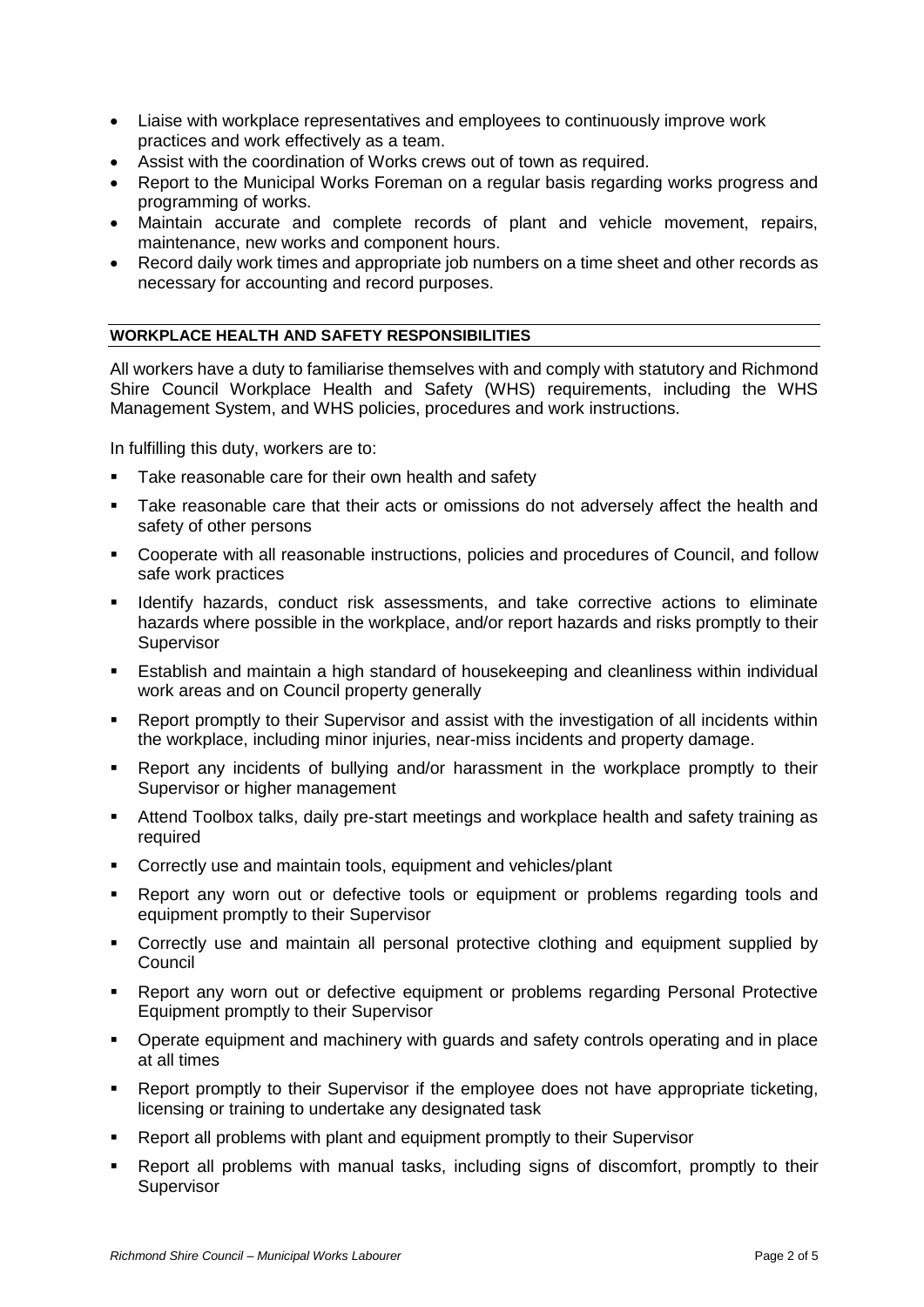- Be familiar with the location of first aid kits, fire safety equipment, evacuation procedures, assembly points and key WHS personnel (e.g. Health and Safety Representatives, Fire Wardens, First Aid Officers)
- Participate in workplace health and safety activities such as inspections, investigations, evacuation drills, meetings and risk assessments as required from time to time
- Report promptly to their Supervisor any physical or psychological conditions that may affect their ability to safely perform their duties
- Assist in the return to work process for themselves or any work colleagues following injury
- Do not misuse or interfere with anything which is provided in the interests of workplace health and safety
- Participate in workplace health and safety consultation meetings to discuss workplace safety in the department, in accordance with the *Consultation, Cooperation and Coordination Code of Practice 2011*.

# **KEY SELECTION CRITERIA**

- Construction and maintenance works meet required standards at all times, and are completed in a timely manner.
- Demonstrated willingness to perform labouring duties as required.
- Plant and equipment is maintained to required standards, and plant issues are brought to the attention of the Works Coordinator or Workshop promptly.
- Work is performed in a manner that ensures the safety and health of employees, contractors and the community.
- Council's instructions, Policies and Procedures are followed.
- Clear communication is achieved with work crews for safe and efficient completion of service requests and private works.

### **QUALIFICATIONS**

#### *Desirable:*

- Demonstrated experience in performing general labouring duties.
- Demonstrated ability to conduct safety and routine plant mechanical checks in accordance with regular service and the Workshop's guidelines.
- Demonstrated knowledge of safe plant operation techniques.
- Sound literacy, numeracy and oral communication skills.
- Ability to work in a co-operative manner with others in a team environment and be part of that team to resolve problems.
- Sound level of time management and organisational skills.
- Demonstrated ability to deal with the public courteously and efficiently.
- National White Card or Queensland Blue Card (Construction Induction Certification).
- Traffic control tickets.

#### *Essential:*

Current Drivers Licence

#### **OTHER REQUIREMENTS AND CONDITIONS**

 Working in the heat, standing for extended periods and performing repetitive manual handling, twisting, turning and bending are requirements of this position.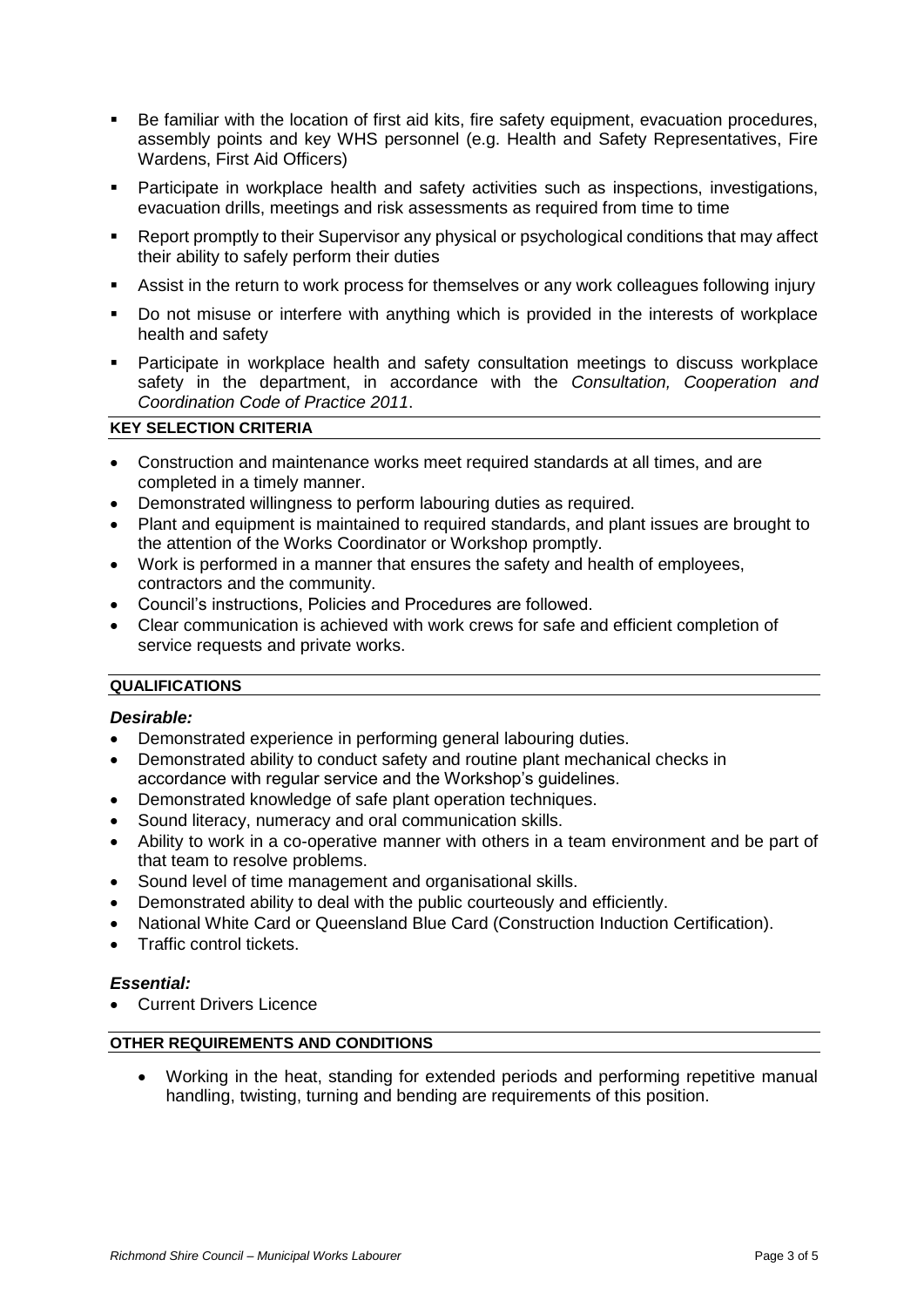### **PERFORMANCE STANDARDS**

- Appropriate and consistent application of local laws and legislation
- Effective liaison with customers, colleagues and stakeholders
- All assigned tasks are completed professionally and within specified timeframes, and to required standards
- High level of participation, commitment to and concern for both the immediate team and corporate team, including willingness to follow directions, assist others, and be punctual and reliable in attendance
- High level of commitment to continual improvement of Council's policies and processes
- High level of commitment to continual improvement of personal work performance
- Effective, efficient and economical management of public resources
- **Effective record-keeping, including for invoicing**
- **Effective use of judgement and initiative**
- Council's Policies and Procedures and relevant legislation are adhered to
- **Other targets as outlined in the Performance Review are achieved**

# **DELEGATED AUTHORITY**

- Authority in accordance with Council's corporate structure, delegations and statutory powers.
- Authorise expenditure in accordance with financial delegations and Council's Procurement Manual

#### **INTELLECTUAL PROPERTY**

Any literary work, computer program, invention, design, patent, copyright, trademark, photograph, diagrams, image, improvement or idea discovered, developed or produced by the employee in the course of employment is the sole property of Council and Council shall unless otherwise agreed have the exclusive right to use, adapt, patent and otherwise register it.

The employee following discovery, development or production of any literary work, computer program, invention, design, patent, copyright, trademark, photography, diagram, image, improvement or idea, shall immediately report it to Council to enable Council to ascertain whether it was discovered, developed or produced wholly outside and wholly unconnected with the course of employment.

The employee hereby assigns to Council by way of future assignment all copyright, design, design right and other property rights (if any) in respect to any literary work, computer program, invention, design, patent, copyright, trademark, photograph, diagram, image, improvement or idea developed by the employee in the course of employment.

The employee agrees that he/she will at the request and expense of Council complete all necessary deeds and documents and take all action necessary to vest any literary work, computer program, invention, design, patent, copyright, trademark, photograph, diagram, image, improvement or idea developed by the employee in the course of employment and obtain for Council the full benefit of all patent, trademark, copyright and other forms of protection throughout the world.